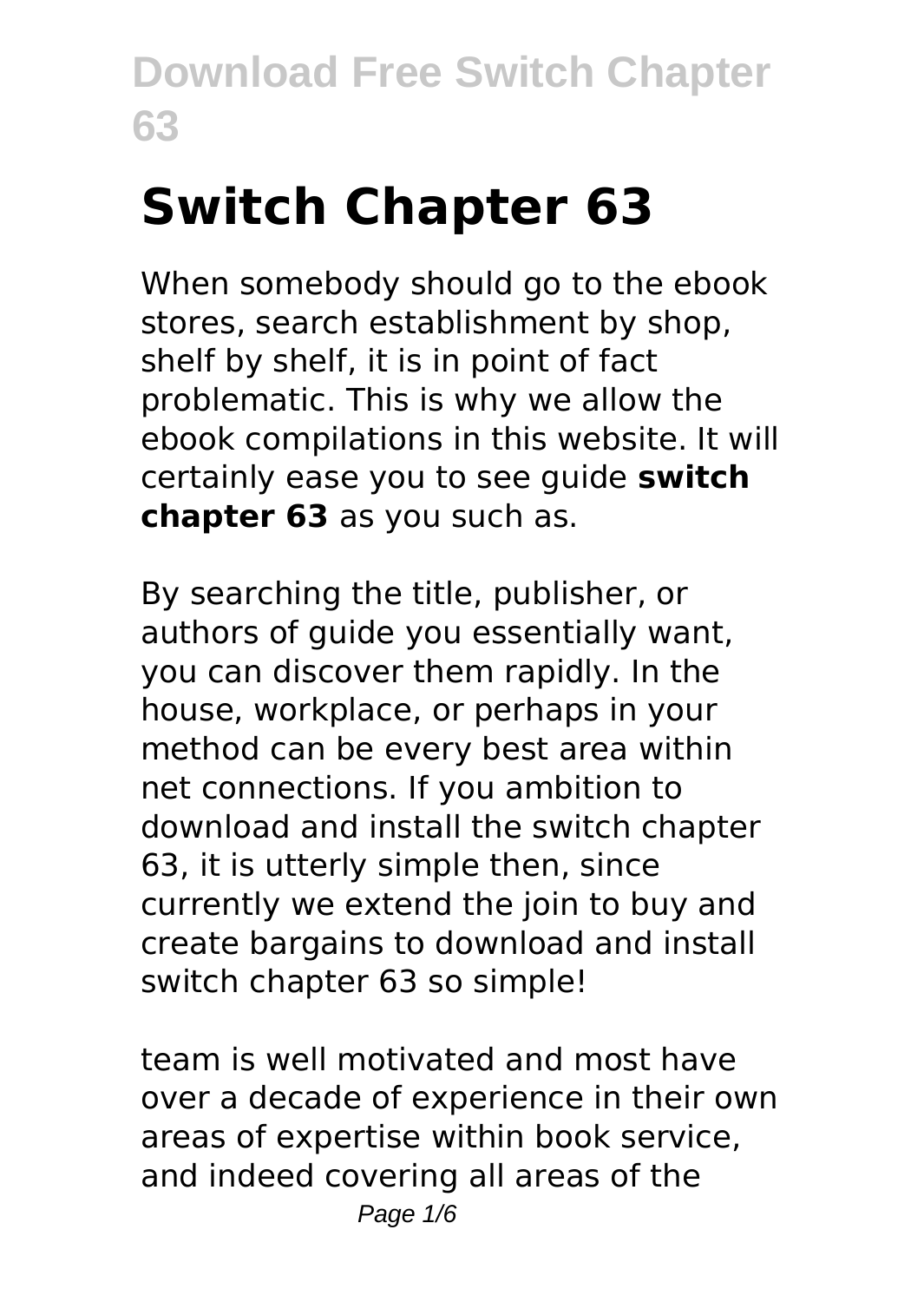book industry. Our professional team of representatives and agents provide a complete sales service supported by our in-house marketing and promotions team.

#### **Switch Chapter 63**

Chapter 53 KMS Events.....265 Chapter 54 LACP Events.....267

#### **ArubaOS-Switch Event Log Message Reference Guide 16**

Psalm 63 King James Version (KJV). 63 O God, thou art my God; early will I seek thee: my soul thirsteth for thee, my flesh longeth for thee in a dry and thirsty land, where no water is; 2 To see thy power and thy glory, so as I have seen thee in the sanctuary. 3 Because thy lovingkindness is better than life, my lips shall praise thee. 4 Thus will I bless thee while I live: I will lift up my ...

### **Psalm 63 KJV - O God, thou art my God; early will I ...**

Lackluster for a kingdom hearts title but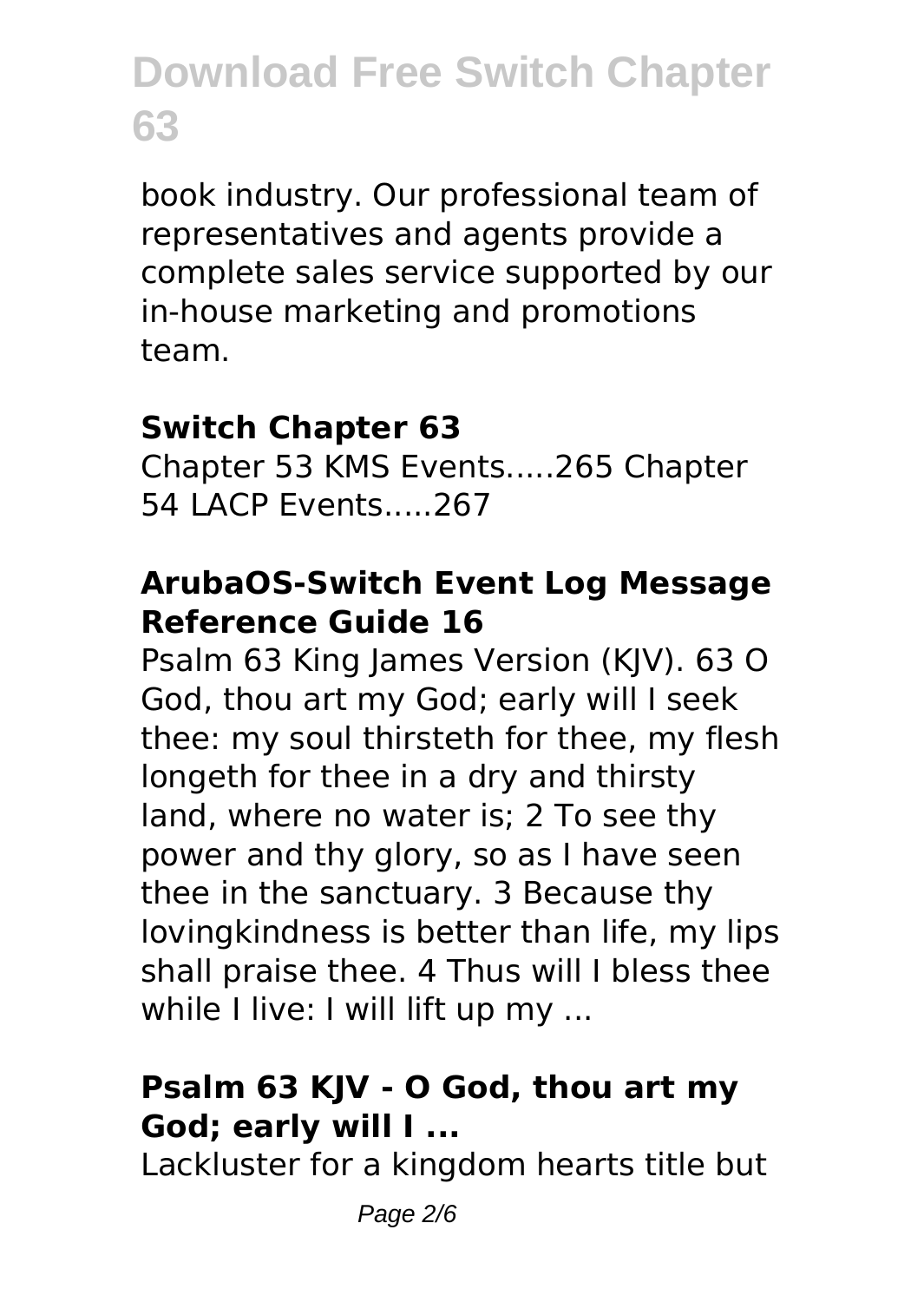amazing if you're seeking out a rhythm game for the switch. The game is incredibly light on story so if you're seeking that and only that prepare for disappointment as it gives you a rundown of the first 3 titles and includes 25 minutes of new footage.

#### **Kingdom Hearts Melody of Memory - Nintendo Switch**

It is defined as the amount of time it takes for the change in potential to reach 63% of its final value. In this example, the potential changes from -60 to -50 and the 63% value is -53.7 mV. Thus, the time constant is 10 msec. The smaller the time constant, the more rapid will be the change in response to a stimulus.

#### **Propagation of the Action Potential (Section 1, Chapter 3 ...**

Moonlighter for Switch game reviews & Metacritic score: Become Will, a fearless shopkeeper from the town of Rynoka setting off on the greatest adventure of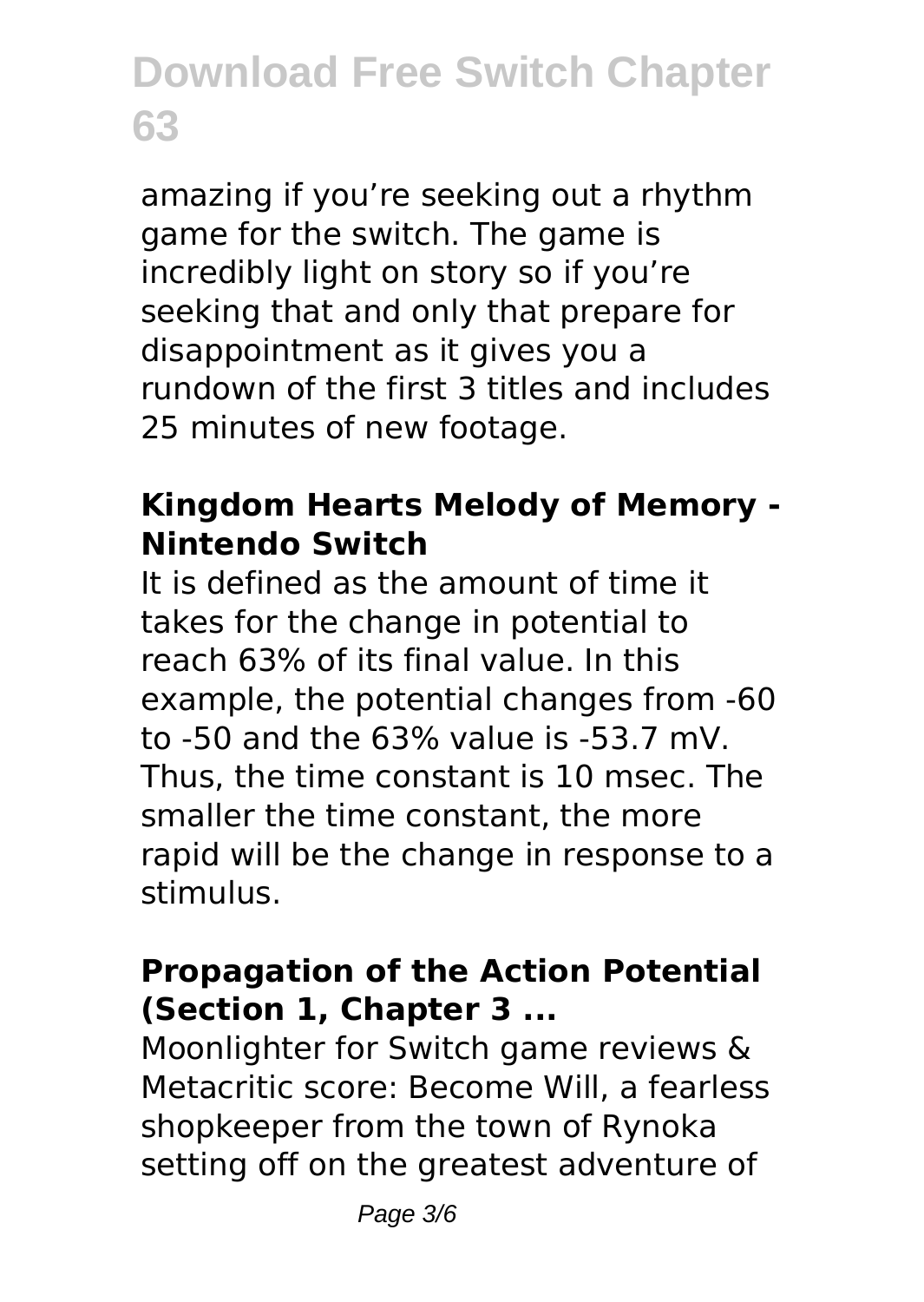his life. By day, you run the shop. By night, you explore h...

#### **Moonlighter for Switch Reviews - Metacritic**

Summary: A Superstar collection of classic Nintendo 64™ boards - Calling all Superstars! Mario Party™ is back with 5 classic boards from the Nintendo 64 Mario Party games. Frosting meets flowers as you race to get the most stars (and sabotage your opponents) on the Peach's Birthday Cake board from A Superstar collection of classic Nintendo 64™ boards - Calling all Superstars!

#### **Mario Party Superstars for Switch Reviews - Metacritic**

(a) You must submit all of the notifications in §§ 63.7(b) and , 63.8(e), and , 63.9(b) through , and and that apply to you by the dates specified if you own or operate any of the following; ( 1 ) An existing stationary RICE with a site rating of less than or equal to 500 brake HP located at a major source of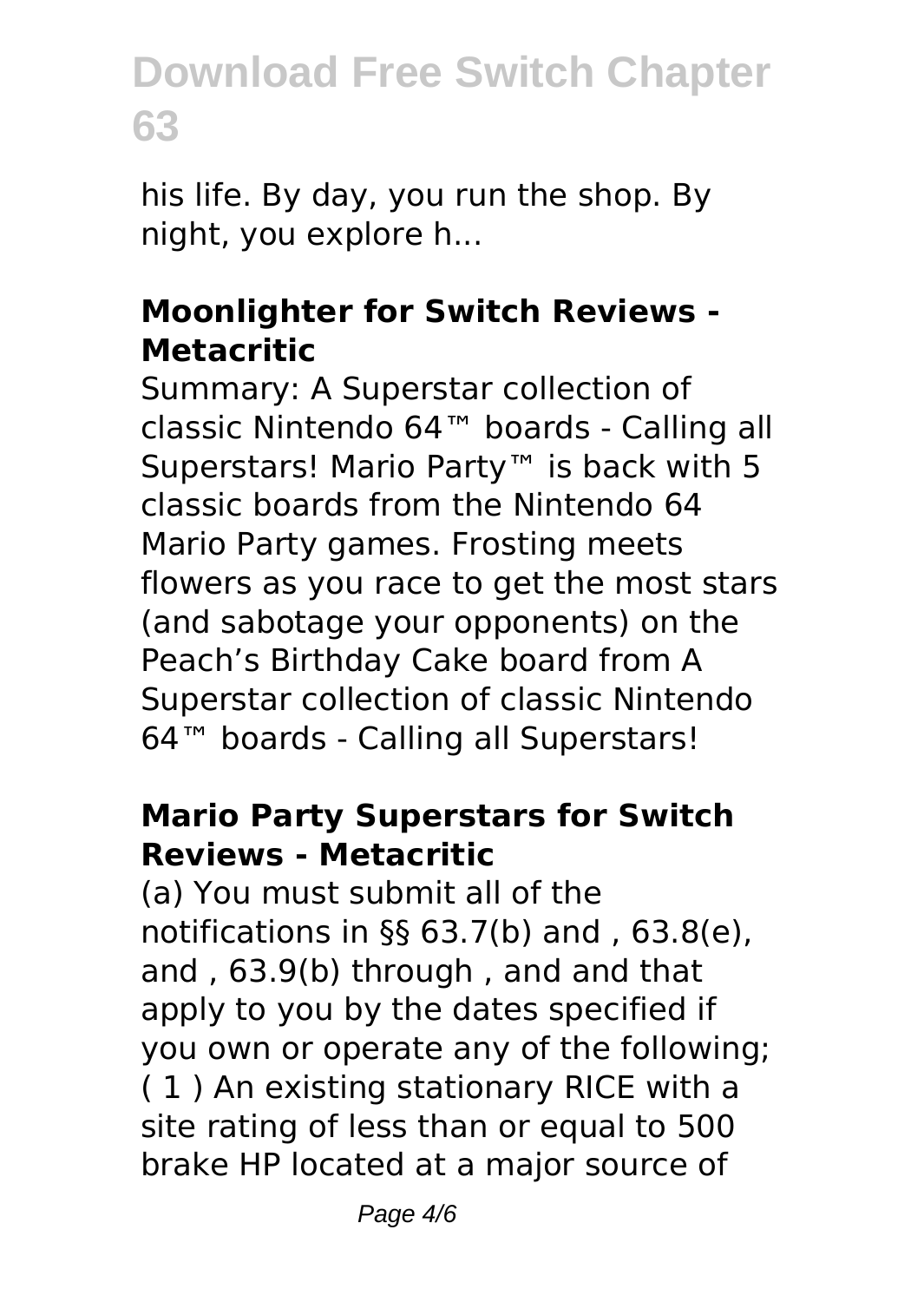HAP emissions.

### **eCFR :: 40 CFR Part 63 Subpart ZZZZ -- National Emissions ...**

If you spend about 3 minutes per page each chapter will take about 60 minutes, or longer if you copy and run some of the programs. If you are a beginning programmer, plan on spending more than a month with this. ... The Conditional Operator and the switch Statement: ... Chapter 63 : Radio Buttons and BorderLayout ...

### **Introduction to Computer Science using Java**

Chapter: Chapter 4: Misconceptions as Barriers to Understanding Science Get This Book Visit NAP.edu/10766 to get more information about this book, to buy it in print, or to download it as a free PDF.

Copyright code: